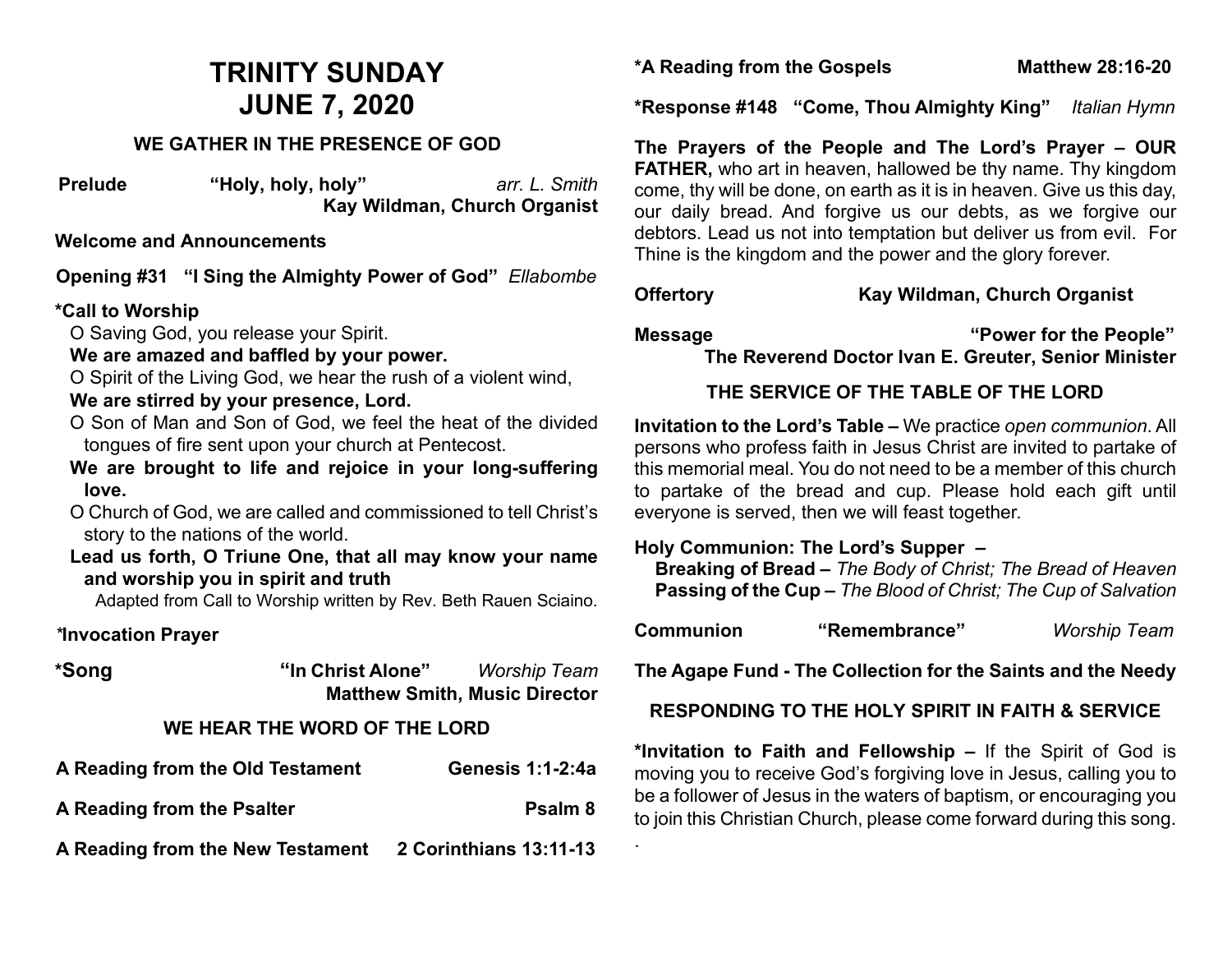**\*Song #30 (1+4) "All Things Bright and Beautiful"** Royal Oak

**\*Spoken Benediction** 

**Postlude "Songs of Thankfulness and Praise"** *arr H.H. Hopson* **Kay Wildman, Church Organist**

#### \*Please stand if able

**THE LORD'S SUPPER –** We celebrate the Lord's Supper (Holy Communion) on the first Sunday of each month, and on special occasions. All persons of faith, regardless of age, race, or church affiliation, are welcome to partake of the Table of the Lord. In solidarity with our brothers and sisters, we use only non-alcoholic grape juice. Please cup your hands to receive the sanitary communion wafer and juice sealed in small containers. Please hold each element until everyone is served, then we will feast together. Gluten-free wafers are available upon request. Call Pastor Ivan to receive homebound communion delivery.

**BELIEVER'S BAPTISM** – We practice "believer's baptism" which is the immersion of a person in water – regardless of age – who receives Jesus Christ as his/her personal Savior and publicly professes faith to walk the Jesus way. The Council schedules baptisms on most Sunday mornings throughout the year. If you would like to be baptized, then come to the front during the last song.



**American Baptist Church USA –** American Baptist Churches USA (ABCUSA) is one of the most diverse Christian denominations today, with approximately 5,000 local congregations comprised of 1.3 million members across the United States and Puerto Rico.

[www.abc-usa.org](http://www.abc-usa.org/)

THEREFORE GO AND MAKE DISCIPLES OF ALL NATIONS, **BAPTIZING THEM IN THE** NAME OF THE FATHER AND OF THE SON AND OF THE HOLY SPIRIT.

MATTHEW 28:19, NIV



WEST SIDE BAPTIST CHURCH<br>1008 SW Fourth Street | Topeka, KS 66606 Phone: (785) 233-4241 [www.wsbctopeka.org](http://www.wsbctopeka.org/)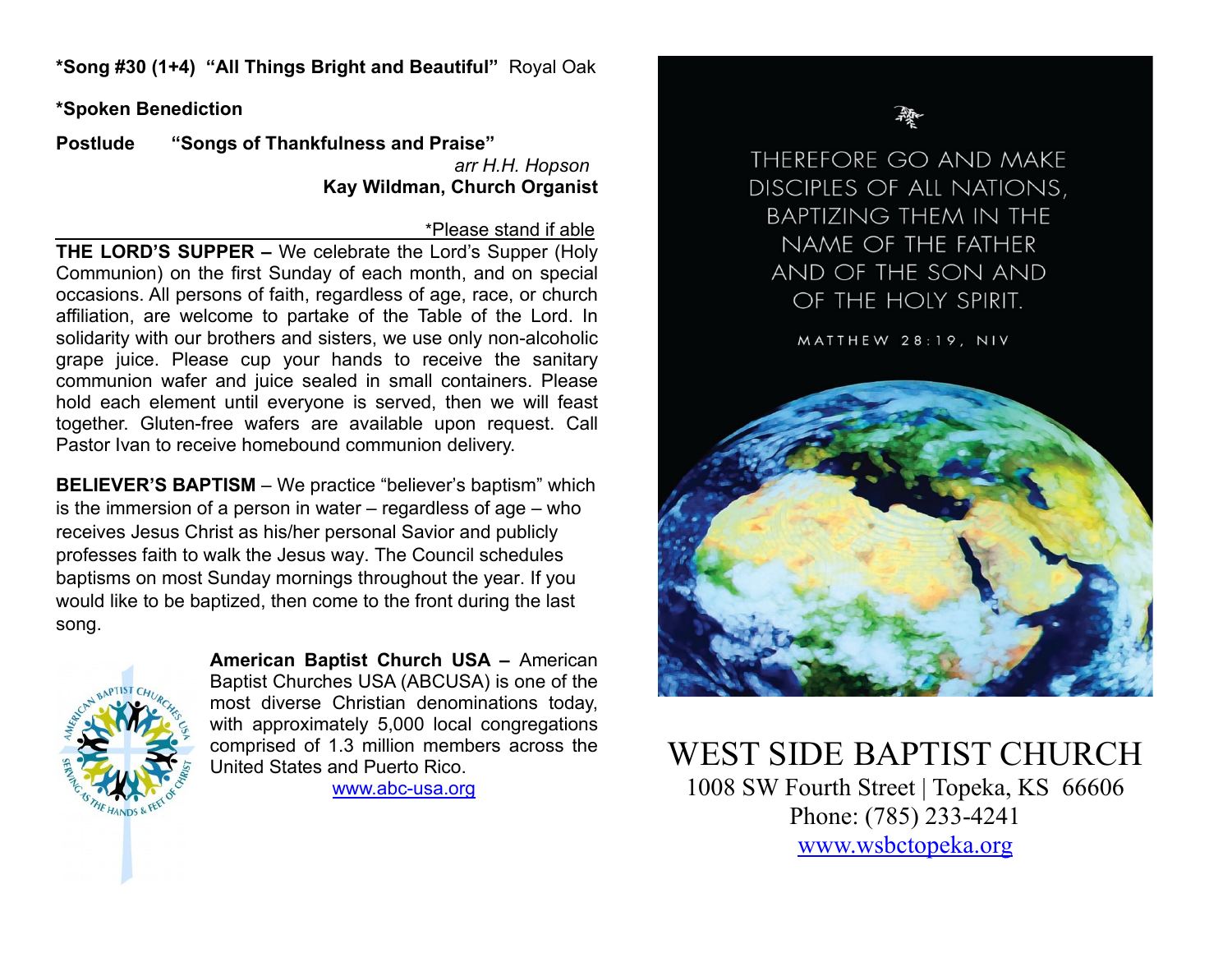## **#31 I SING THE ALMIGHTY POWER OF GOD**

Verse 1 I sing the almighty power of God that made the mountains rise, that spread the flowing seas abroad and built the lofty skies. I sing the wisdom that ordained the sun to rule the day; the moon shines full at his command and all the stars obey.

Verse 2 I sing the goodness of the Lord that filled the earth with food; he formed the creatures with his word and then pronounced them good. Lord, how your wonders are displayed where'er I turn my eye, if I survey the ground I tread or gaze upon the sky!

Verse 3 There's not a plant or flower below but makes your glories known; and clouds arise and tempests blow by order from your throne; while all that borrows life from you is ever in your care, and everywhere that I may be, you, God, are present there.

Author: Isaac Watts (167-1748), © Public Domain. Music: ELLACOMBE. Source: Gesangbuch der H.W.K. Kofkapelle, 1784, © Public Domain. CCLI License # 11045747

## **IN CHRIST ALONE**

- Verse 1 In Christ alone my hope is found He is my light my strength my song this Cornerstone this solid Ground Firm through the fiercest drought and storm What heights of love what depths of peace When fears are stilled when strivings cease My Comforter my All in All Here in the love of Christ I stand
- Verse 2 In Christ alone who took on flesh Fullness of God in helpless babe This gift of love and righteousness Scorned by the ones He came to save Till on that cross as Jesus died The wrath of God was satisfied For every sin on Him was laid Here in the death of Christ I live
- Verse 3 There in the ground His body lay Light of the world by darkness slain Then bursting forth in glorious Day Up from the grave He rose again And as He stands in victory Sin's curse has lost its grip on me For I am His and He is mine Bought with the precious blood of Christ
	- Verse 4 No guilt in life no fear in death This is the power of Christ in me From life's first cry to final breath Jesus commands my destiny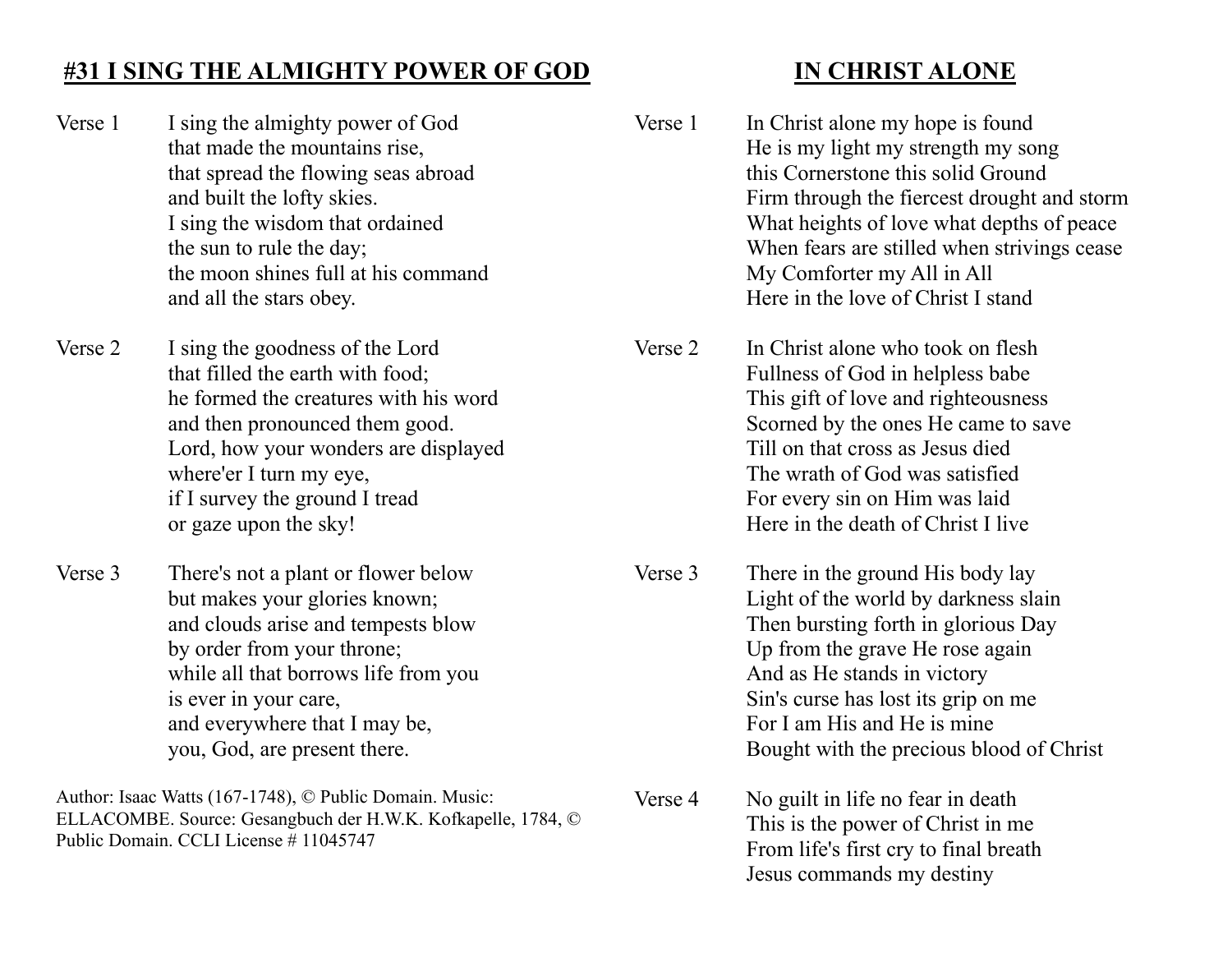No power of hell no scheme of man Can ever pluck me from His hand Till He returns or calls me home Here in the power of Christ I'll stand

CCLI Song # 3350395 - Keith Getty | Stuart Townend © 2001 Thankyou Music (Admin. by Capitol CMG Publishing). For use solely with the SongSelect® Terms of Use. All rights reserved. [www.ccli.com.](http://www.ccli.com/) CCLI License # 11045747

## **#148 COME, THOU ALMIGHTY KING**

Verse 1 Come, thou Almighty King, help us thy name to sing, help us to praise: Father, all glorious, o'er all victorious, come and reign over us, Ancient of Days.

Verse 2 Come, thou Incarnate Word, gird on thy mighty sword, our prayer attend: come, and thy people bless, and give thy word success: Spirit of holiness, on us descend.

Verse 3 Come, Holy Comforter, thy sacred witness bear in this glad hour: thou who almighty art, now rule in every heart, and ne'er from us depart, Spirit of power.

Verse 4 To thee, great One in Three, eternal praises be hence, evermore! Thy sovereign majesty may we in glory see, and to eternity love and adore!

Author: Anonymous (ca. 1757), © Public Domain. Tune: Italian Hymn by Felice de Giardini (1716-1796) © Public Domain. CCLI License # 11045747

## **REMEMBRANCE (THE COMMUNION SONG)**

- Verse 1 Oh how could it be That my God would welcome me Into this mystery Say take this bread take this wine Now the simple made divine For any to receive
- Pre-Chorus By Your mercy we come to Your table By Your grace You are making us faithful
- Chorus Lord we remember You And remembrance leads us to worship And as we worship You Our worship leads to communion We respond to Your invitation (2xs) We remember You